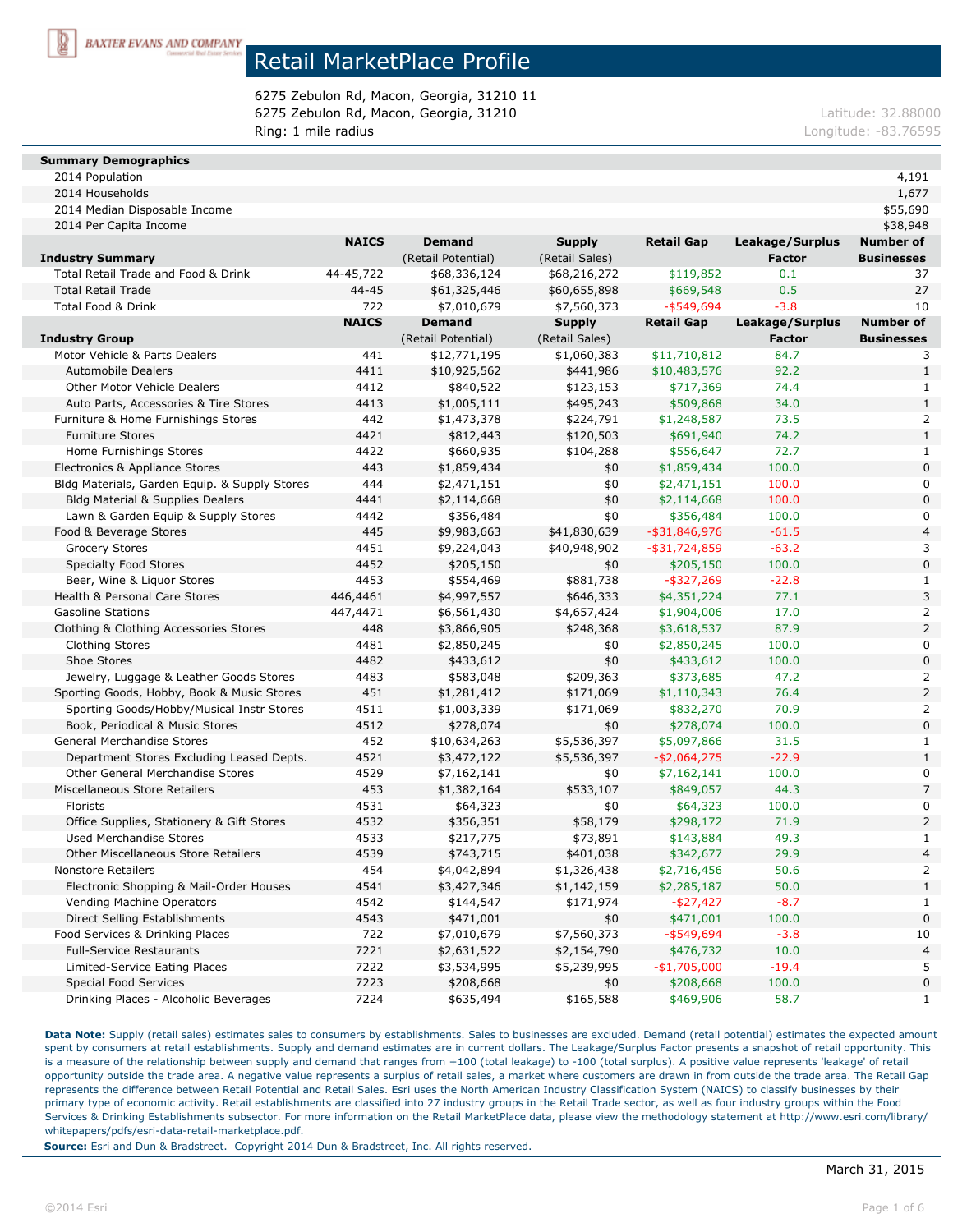

6275 Zebulon Rd, Macon, Georgia, 31210 11 6275 Zebulon Rd, Macon, Georgia, 31210 degree and the contract term of the contract term of the contract of the contract term of the contract of the contract of the contract of the contract of the contract of the contract Ring: 1 mile radius **Ring: 1 mile radius** Longitude: -83.76595

## Leakage/Surplus Factor by Industry Subsector



### Leakage/Surplus Factor by Industry Group

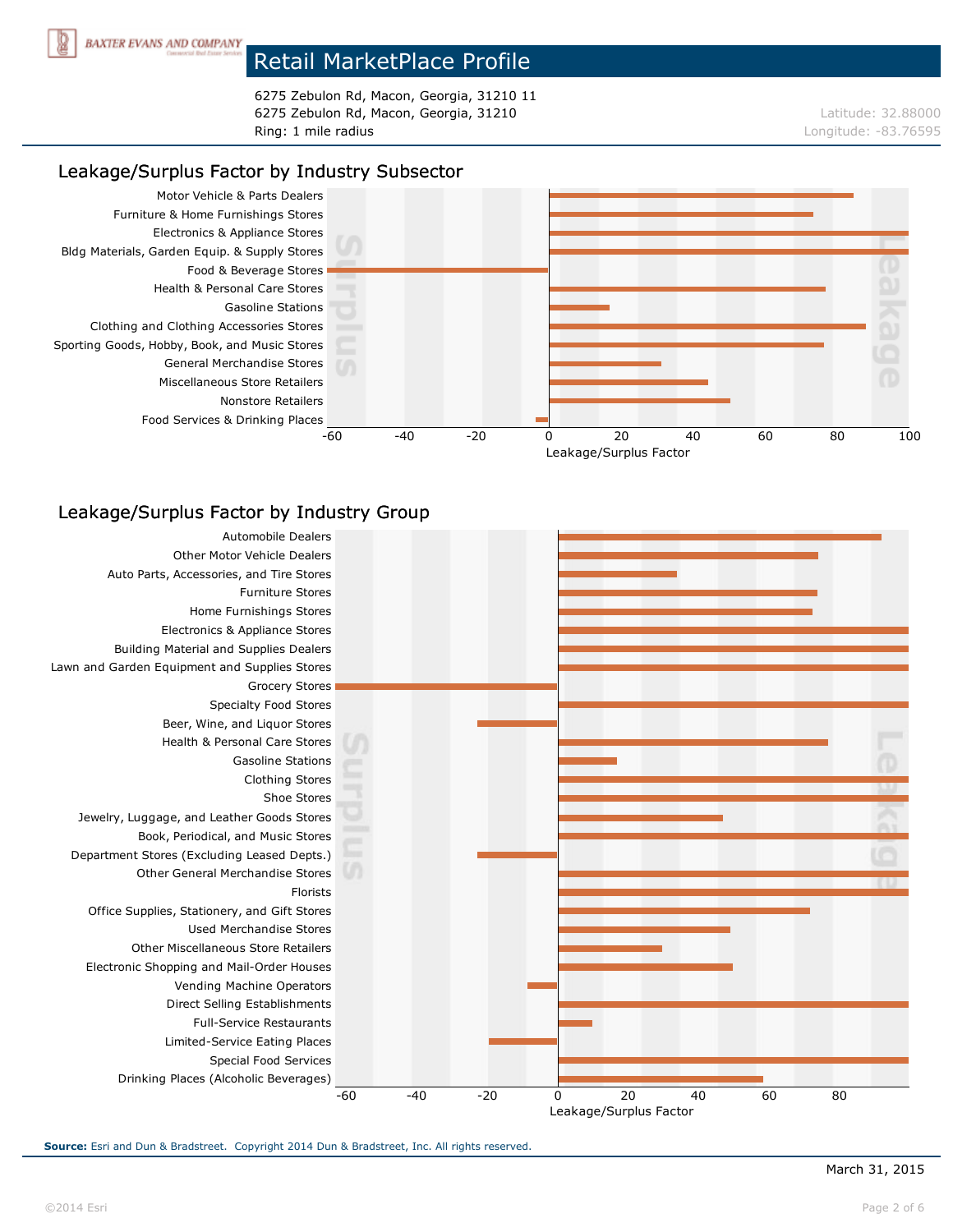

6275 Zebulon Rd, Macon, Georgia, 31210 11 6275 Zebulon Rd, Macon, Georgia, 31210 degree and the contract term of the contract term of the contract of the contract of the contract of the contract of the contract of the contract of the contract of the contract of th Ring: 2 mile radius **Ring: 2 mile radius** Longitude: -83.76595

#### **Summary Demographics**

| 2014 Median Disposable Income                 |              |                    |                |                   |                 | \$52,552          |
|-----------------------------------------------|--------------|--------------------|----------------|-------------------|-----------------|-------------------|
| 2014 Per Capita Income                        |              |                    |                |                   |                 | \$36,770          |
|                                               | <b>NAICS</b> | <b>Demand</b>      | <b>Supply</b>  | <b>Retail Gap</b> | Leakage/Surplus | <b>Number of</b>  |
| <b>Industry Summary</b>                       |              | (Retail Potential) | (Retail Sales) |                   | <b>Factor</b>   | <b>Businesses</b> |
| Total Retail Trade and Food & Drink           | 44-45,722    | \$149,936,579      | \$124,764,709  | \$25,171,870      | 9.2             | 67                |
| <b>Total Retail Trade</b>                     | $44 - 45$    | \$134,525,184      | \$114,522,065  | \$20,003,119      | 8.0             | 51                |
| Total Food & Drink                            | 722          | \$15,411,394       | \$10,242,644   | \$5,168,750       | 20.1            | 15                |
|                                               | <b>NAICS</b> | <b>Demand</b>      | <b>Supply</b>  | <b>Retail Gap</b> | Leakage/Surplus | <b>Number of</b>  |
| <b>Industry Group</b>                         |              | (Retail Potential) | (Retail Sales) |                   | <b>Factor</b>   | <b>Businesses</b> |
| Motor Vehicle & Parts Dealers                 | 441          | \$28,079,699       | \$3,124,771    | \$24,954,928      | 80.0            |                   |
| Automobile Dealers                            | 4411         | \$24,076,842       | \$849,621      | \$23,227,221      | 93.2            | $\overline{a}$    |
| <b>Other Motor Vehicle Dealers</b>            | 4412         | \$1,810,865        | \$860,175      | \$950,690         | 35.6            | 2                 |
| Auto Parts, Accessories & Tire Stores         | 4413         | \$2,191,992        | \$1,414,975    | \$777,017         | 21.5            | 3                 |
| Furniture & Home Furnishings Stores           | 442          | \$3,212,483        | \$668,654      | \$2,543,829       | 65.5            | 3                 |
| <b>Furniture Stores</b>                       | 4421         | \$1,785,790        | \$138,579      | \$1,647,211       | 85.6            | 1                 |
| Home Furnishings Stores                       | 4422         | \$1,426,693        | \$530,075      | \$896,618         | 45.8            | 3                 |
| Electronics & Appliance Stores                | 443          | \$4,072,368        | \$1,196,161    | \$2,876,207       | 54.6            | $\mathbf{1}$      |
| Bldg Materials, Garden Equip. & Supply Stores | 444          | \$5,249,806        | \$12,607,882   | $-$7,358,076$     | $-41.2$         | 1                 |
| <b>Bldg Material &amp; Supplies Dealers</b>   | 4441         | \$4,487,734        | \$12,607,882   | $-$ \$8,120,148   | $-47.5$         | $\mathbf{1}$      |
| Lawn & Garden Equip & Supply Stores           | 4442         | \$762,071          | \$0            | \$762,071         | 100.0           | 0                 |
| Food & Beverage Stores                        | 445          | \$21,986,958       | \$74,561,824   | $-$ \$52,574,866  | $-54.5$         | 6                 |
| Grocery Stores                                | 4451         | \$20,319,107       | \$73,053,349   | $-$ \$52,734,242  | $-56.5$         |                   |
| <b>Specialty Food Stores</b>                  | 4452         | \$451,629          | \$0            | \$451,629         | 100.0           | 0                 |
| Beer, Wine & Liquor Stores                    | 4453         | \$1,216,223        | \$1,508,475    | $-$ \$292,252     | $-10.7$         | $\overline{a}$    |
| Health & Personal Care Stores                 | 446,4461     | \$10,870,780       | \$1,236,795    | \$9,633,985       | 79.6            | 5                 |
| <b>Gasoline Stations</b>                      | 447,4471     | \$14,526,021       | \$9,412,860    | \$5,113,161       | 21.4            | 4                 |
| Clothing & Clothing Accessories Stores        | 448          | \$8,485,078        | \$653,602      | \$7,831,476       | 85.7            | 5                 |
| Clothing Stores                               | 4481         | \$6,254,478        | \$412,835      | \$5,841,643       | 87.6            | 3                 |
| Shoe Stores                                   | 4482         | \$956,659          | \$0            | \$956,659         | 100.0           | 0                 |
| Jewelry, Luggage & Leather Goods Stores       | 4483         | \$1,273,941        | \$240,767      | \$1,033,174       | 68.2            |                   |
| Sporting Goods, Hobby, Book & Music Stores    | 451          | \$2,807,750        | \$278,285      | \$2,529,465       | 82.0            | 3                 |
| Sporting Goods/Hobby/Musical Instr Stores     | 4511         | \$2,196,144        | \$278,285      | \$1,917,859       | 77.5            | 3                 |
| Book, Periodical & Music Stores               | 4512         | \$611,606          | \$0            | \$611,606         | 100.0           | 0                 |
| <b>General Merchandise Stores</b>             | 452          | \$23,402,646       | \$6,366,852    | \$17,035,794      | 57.2            | 1                 |
| Department Stores Excluding Leased Depts.     | 4521         | \$7,628,651        | \$6,366,852    | \$1,261,799       | 9.0             | 1                 |
| Other General Merchandise Stores              | 4529         | \$15,773,995       | \$0            | \$15,773,995      | 100.0           | 0                 |

2014 Population 9,900 2014 Households 3,970

Data Note: Supply (retail sales) estimates sales to consumers by establishments. Sales to businesses are excluded. Demand (retail potential) estimates the expected amount spent by consumers at retail establishments. Supply and demand estimates are in current dollars. The Leakage/Surplus Factor presents a snapshot of retail opportunity. This is a measure of the relationship between supply and demand that ranges from +100 (total leakage) to -100 (total surplus). A positive value represents 'leakage' of retail opportunity outside the trade area. A negative value represents a surplus of retail sales, a market where customers are drawn in from outside the trade area. The Retail Gap represents the difference between Retail Potential and Retail Sales. Esri uses the North American Industry Classification System (NAICS) to classify businesses by their primary type of economic activity. Retail establishments are classified into 27 industry groups in the Retail Trade sector, as well as four industry groups within the Food Services & Drinking Establishments subsector. For more information on the Retail MarketPlace data, please view the methodology statement at http://www.esri.com/library/ whitepapers/pdfs/esri-data-retail-marketplace.pdf.

Miscellaneous Store Retailers 10 10 10 453 453,025,184 \$765,682 \$2,259,502 59.6 10 Florists 4531 \$137,229 \$0 \$137,229 100.0 0 Office Supplies, Stationery & Gift Stores 4532 \$780,436 \$132,522 \$647,914 71.0 3 Used Merchandise Stores 1 1 1 4533 478,149 \$84,974 \$393,175 69.8 1 Other Miscellaneous Store Retailers **4539** \$1,629,370 \$548,185 \$1,081,185 49.7 6 Nonstore Retailers 454 \$8,806,411 \$3,648,696 \$5,157,715 41.4 4 Electronic Shopping & Mail-Order Houses 4541 \$7,507,962 \$3,264,867 \$4,243,095 39.4 1 Vending Machine Operators 4542 \$318,623 \$223,801 \$94,822 17.5 1 Direct Selling Establishments 4543 \$979,826 \$160,029 \$819,797 71.9 2 Food Services & Drinking Places 722 \$15,411,394 \$10,242,644 \$5,168,750 20.1 15 Full-Service Restaurants 7221 \$5,799,885 \$3,238,934 \$2,560,951 28.3 7 Limited-Service Eating Places 1988 1992 57,788,219 \$6,546,869 \$1,241,350 8.7 6 Special Food Services 2008 2009 100.0 5453,716 50 \$453,716 \$0 \$453,716 100.0 0 \$453,716 0 \$453,716 0 \$453,716 100.0 Drinking Places - Alcoholic Beverages 7224 \$1,369,574 \$456,841 \$912,733 50.0 2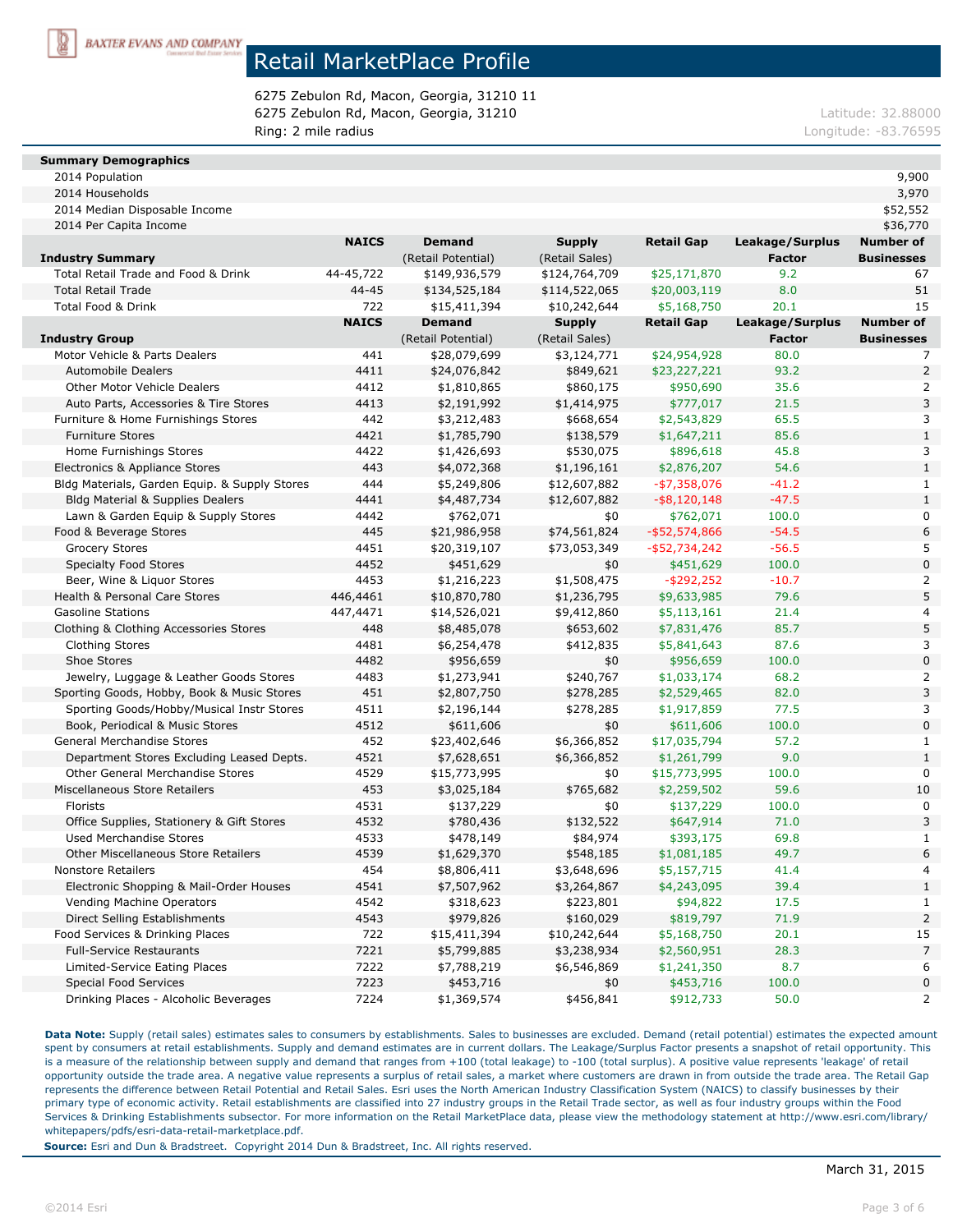

6275 Zebulon Rd, Macon, Georgia, 31210 11 6275 Zebulon Rd, Macon, Georgia, 31210 degree and the contract term of the contract term of the contract of the contract term of the contract of the contract of the contract of the contract of the contract of the contract Ring: 2 mile radius Longitude: -83.76595

## Leakage/Surplus Factor by Industry Subsector



### Leakage/Surplus Factor by Industry Group

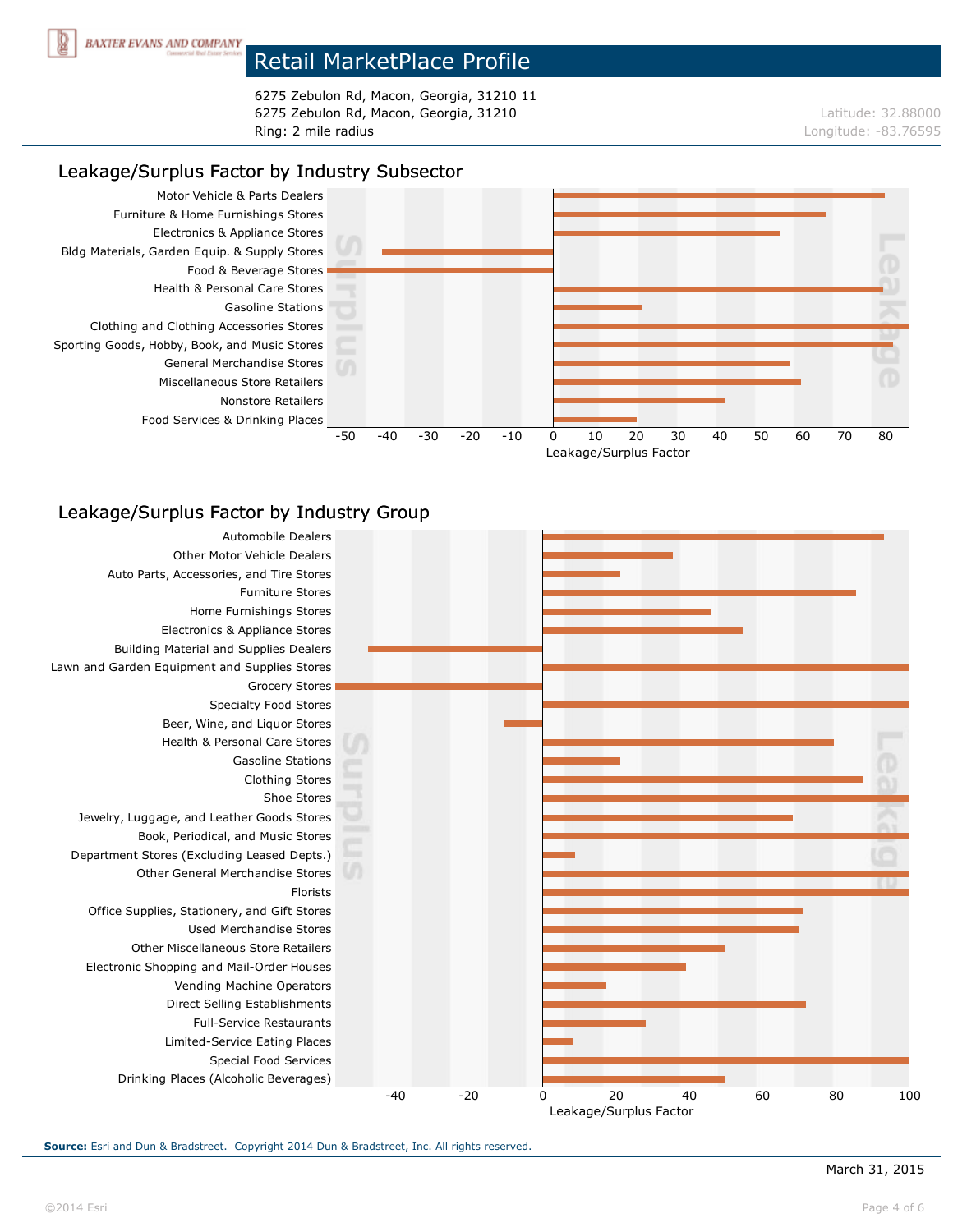

6275 Zebulon Rd, Macon, Georgia, 31210 11 6275 Zebulon Rd, Macon, Georgia, 31210 degree and the control of the control of the control of the control of the control of the control of the control of the control of the control of the control of the control of the con Ring: 3 mile radius **Ring: 3 mile radius** Longitude: -83.76595

#### **Summary Demographics**

| 2014 Households                     |              |                    |                |                   |                 | 7,675             |
|-------------------------------------|--------------|--------------------|----------------|-------------------|-----------------|-------------------|
| 2014 Median Disposable Income       |              |                    |                |                   |                 | \$55,272          |
| 2014 Per Capita Income              |              |                    |                |                   |                 | \$39,488          |
|                                     | <b>NAICS</b> | <b>Demand</b>      | <b>Supply</b>  | <b>Retail Gap</b> | Leakage/Surplus | Number of         |
| dustry Summary                      |              | (Retail Potential) | (Retail Sales) |                   | <b>Factor</b>   | <b>Businesses</b> |
| Total Retail Trade and Food & Drink | 44-45.722    | \$306,554,128      | \$192,764,731  | \$113,789,397     | 22.8            | 126               |
|                                     |              |                    |                |                   |                 |                   |

| <b>Industry Summary</b>                       |              | (Retail Potential) | (Retail Sales) |                   | Factor          | <b>Businesses</b> |
|-----------------------------------------------|--------------|--------------------|----------------|-------------------|-----------------|-------------------|
| Total Retail Trade and Food & Drink           | 44-45,722    | \$306,554,128      | \$192,764,731  | \$113,789,397     | 22.8            | 126               |
| <b>Total Retail Trade</b>                     | $44 - 45$    | \$274,931,614      | \$170,891,657  | \$104,039,957     | 23.3            | 99                |
| <b>Total Food &amp; Drink</b>                 | 722          | \$31,622,514       | \$21,873,075   | \$9,749,439       | 18.2            | 27                |
|                                               | <b>NAICS</b> | <b>Demand</b>      | <b>Supply</b>  | <b>Retail Gap</b> | Leakage/Surplus | <b>Number of</b>  |
| <b>Industry Group</b>                         |              | (Retail Potential) | (Retail Sales) |                   | <b>Factor</b>   | <b>Businesses</b> |
| Motor Vehicle & Parts Dealers                 | 441          | \$57,513,231       | \$9,297,466    | \$48,215,765      | 72.2            | 11                |
| <b>Automobile Dealers</b>                     | 4411         | \$49,390,115       | \$5,888,006    | \$43,502,109      | 78.7            | 3                 |
| Other Motor Vehicle Dealers                   | 4412         | \$3,667,321        | \$1,760,281    | \$1,907,040       | 35.1            | 4                 |
| Auto Parts, Accessories & Tire Stores         | 4413         | \$4,455,795        | \$1,649,178    | \$2,806,617       | 46.0            | $\overline{4}$    |
| Furniture & Home Furnishings Stores           | 442          | \$6,587,520        | \$1,232,392    | \$5,355,128       | 68.5            | 6                 |
| <b>Furniture Stores</b>                       | 4421         | \$3,665,614        | \$263,422      | \$3,402,192       | 86.6            | $\mathbf{1}$      |
| Home Furnishings Stores                       | 4422         | \$2,921,906        | \$968,970      | \$1,952,936       | 50.2            | 4                 |
| Electronics & Appliance Stores                | 443          | \$8,318,743        | \$2,569,271    | \$5,749,472       | 52.8            | $\overline{a}$    |
| Bldg Materials, Garden Equip. & Supply Stores | 444          | \$10,428,016       | \$13,509,518   | $-$ \$3,081,502   | $-12.9$         | 3                 |
| <b>Bldg Material &amp; Supplies Dealers</b>   | 4441         | \$8,875,947        | \$12,982,815   | $-$ \$4,106,868   | $-18.8$         | 3                 |
| Lawn & Garden Equip & Supply Stores           | 4442         | \$1,552,070        | \$526,702      | \$1,025,368       | 49.3            | $\mathbf{1}$      |
| Food & Beverage Stores                        | 445          | \$45,000,308       | \$86,326,848   | $-$ \$41,326,540  | $-31.5$         | 12                |
| <b>Grocery Stores</b>                         | 4451         | \$41,594,120       | \$83,686,056   | $-$ \$42,091,936  | $-33.6$         | 8                 |
| <b>Specialty Food Stores</b>                  | 4452         | \$927,146          | \$0            | \$927,146         | 100.0           | $\overline{0}$    |
| Beer, Wine & Liquor Stores                    | 4453         | \$2,479,042        | \$2,612,027    | $-$ \$132,985     | $-2.6$          | 4                 |
| Health & Personal Care Stores                 | 446,4461     | \$21,997,278       | \$2,999,593    | \$18,997,685      | 76.0            | 8                 |
| <b>Gasoline Stations</b>                      | 447,4471     | \$29,757,294       | \$17,826,052   | \$11,931,242      | 25.1            | $\overline{7}$    |
| Clothing & Clothing Accessories Stores        | 448          | \$17,420,402       | \$14,227,305   | \$3,193,097       | 10.1            | 17                |
| <b>Clothing Stores</b>                        | 4481         | \$12,863,047       | \$8,730,514    | \$4,132,533       | 19.1            | 11                |
| Shoe Stores                                   | 4482         | \$1,968,480        | \$2,531,987    | $-$ \$563,507     | $-12.5$         | $\mathbf{1}$      |
| Jewelry, Luggage & Leather Goods Stores       | 4483         | \$2,588,874        | \$2,964,804    | $-$ \$375,930     | $-6.8$          | 5                 |
| Sporting Goods, Hobby, Book & Music Stores    | 451          | \$5,757,260        | \$6,159,854    | $-$ \$402,594     | $-3.4$          | $\overline{7}$    |
| Sporting Goods/Hobby/Musical Instr Stores     | 4511         | \$4,505,918        | \$6,113,555    | $-$1,607,637$     | $-15.1$         | 7                 |
| Book, Periodical & Music Stores               | 4512         | \$1,251,343        | \$0            | \$1,251,343       | 100.0           | $\mathbf 0$       |
| General Merchandise Stores                    | 452          | \$47,944,375       | \$8,457,956    | \$39,486,419      | 70.0            | $\mathbf{1}$      |
| Department Stores Excluding Leased Depts.     | 4521         | \$15,641,435       | \$8,438,649    | \$7,202,786       | 29.9            | $\mathbf{1}$      |
| <b>Other General Merchandise Stores</b>       | 4529         | \$32,302,939       | \$0            | \$32,302,939      | 100.0           | 0                 |
| Miscellaneous Store Retailers                 | 453          | \$6,164,177        | \$2,025,500    | \$4,138,677       | 50.5            | 19                |
| Florists                                      | 4531         | \$279,586          | \$0            | \$279,586         | 100.0           | 0                 |
| Office Supplies, Stationery & Gift Stores     | 4532         | \$1,591,810        | \$967,450      | \$624,360         | 24.4            | $\overline{7}$    |
| <b>Used Merchandise Stores</b>                | 4533         | \$977,419          | \$202,896      | \$774,523         | 65.6            | 3                 |
| Other Miscellaneous Store Retailers           | 4539         | \$3,315,362        | \$832,533      | \$2,482,829       | 59.9            | 8                 |
| <b>Nonstore Retailers</b>                     | 454          | \$18,043,012       | \$6,259,901    | \$11,783,111      | 48.5            | 6                 |
| Electronic Shopping & Mail-Order Houses       | 4541         | \$15,335,516       | \$5,718,993    | \$9,616,523       | 45.7            | $\overline{2}$    |
| Vending Machine Operators                     | 4542         | \$653,164          | \$223,801      | \$429,363         | 49.0            | $\mathbf{1}$      |
| Direct Selling Establishments                 | 4543         | \$2,054,333        | \$317,107      | \$1,737,226       | 73.3            | 3                 |
| Food Services & Drinking Places               | 722          | \$31,622,514       | \$21,873,075   | \$9,749,439       | 18.2            | 27                |
| <b>Full-Service Restaurants</b>               | 7221         | \$11,897,930       | \$7,052,732    | \$4,845,198       | 25.6            | 13                |
| Limited-Service Eating Places                 | 7222         | \$15,982,181       | \$13,198,716   | \$2,783,465       | 9.5             | 10                |
| <b>Special Food Services</b>                  | 7223         | \$946,928          | \$0            | \$946,928         | 100.0           | $\overline{0}$    |
| Drinking Places - Alcoholic Beverages         | 7224         | \$2,795,474        | \$1,621,627    | \$1,173,847       | 26.6            | 4                 |

2014 Population 19,427

Data Note: Supply (retail sales) estimates sales to consumers by establishments. Sales to businesses are excluded. Demand (retail potential) estimates the expected amount spent by consumers at retail establishments. Supply and demand estimates are in current dollars. The Leakage/Surplus Factor presents a snapshot of retail opportunity. This is a measure of the relationship between supply and demand that ranges from +100 (total leakage) to -100 (total surplus). A positive value represents 'leakage' of retail opportunity outside the trade area. A negative value represents a surplus of retail sales, a market where customers are drawn in from outside the trade area. The Retail Gap represents the difference between Retail Potential and Retail Sales. Esri uses the North American Industry Classification System (NAICS) to classify businesses by their primary type of economic activity. Retail establishments are classified into 27 industry groups in the Retail Trade sector, as well as four industry groups within the Food Services & Drinking Establishments subsector. For more information on the Retail MarketPlace data, please view the methodology statement at http://www.esri.com/library/ whitepapers/pdfs/esri-data-retail-marketplace.pdf.